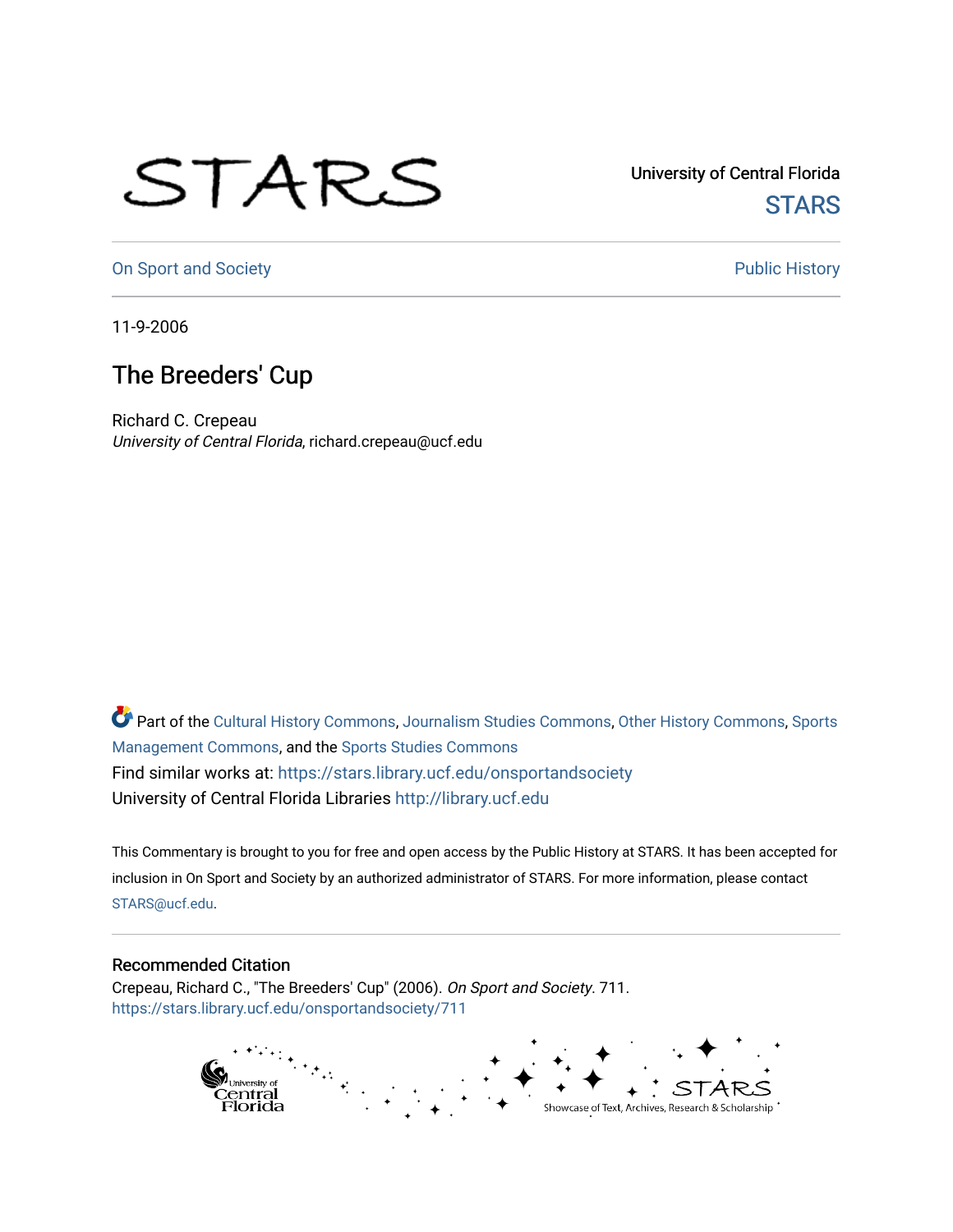## SPORT AND SOCIETY FOR H-ARETE The Breeders' Cup NOVEMBER 09, 2006

Since the first running of the Breeders' Cup in 1984, I have sat before my television each year and watched the greatest day of horse racing available in this country. I haven't seen all the Breeders' Cups, having been out of the country for a few of them, but have seen most of these great spectacles of racing.

This year, for the first time, Pat and I, made it to Breeders' Cup. I had been to Churchill Downs a few times previously, but never on a big race day. I had never been to a Triple Crown race and so this was a much-anticipated event.

As with most sporting events, being there is a totally different experience than watching it on television, although if you just want to see the races, television may be the best choice. The major difference in the experience, as it is with most sports, is that television cannot capture the speed and power of the race, nor the size and beauty of the horses.

Our seats were on the home stretch about halfway between the completion of the far turn and the quarter-pole. It turned out that these were great seats in at least one respect. It also turned out that they were the most expensive bleacher seats I have ever had anywhere. The bleachers were slightly elevated and afforded an excellent view of both the turf and dirt tracks. You couldn't see the finish line very well, but what you could see extremely well was the moment of acceleration for those horses that would contend down the stretch.

And what a sight and feeling it was! In many of the races the eventual winner hit the accelerator just as they were in front of us, and then boom, they were gone, bolting past the other horses as if they were standing still, opening the lead, and then holding that lead or pulling away to the finish. The thunder of the hooves expressing the power of the horses was a tactile experience that you could see, hear, and most impressively, feel. For a split second you stop breathing as this wonder unfolds in front of you with lightning-like speed. I have stood on the rail and been close to the action at many other horse races, but I had never experienced anything quite like this.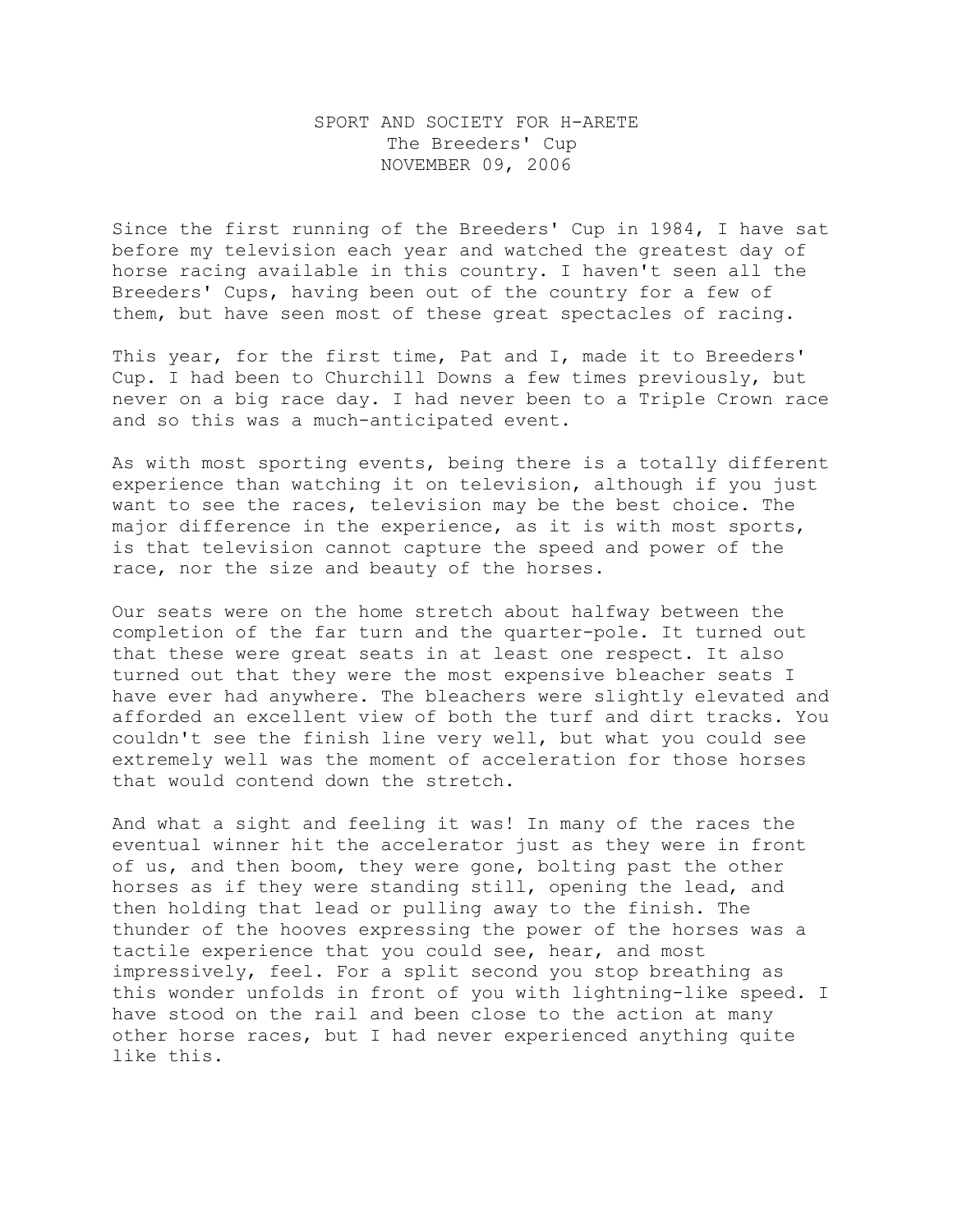The paddock area is another place where television can take you, but where television cannot grasp the totality of the experience. You can stand very close to the walking area and see the horses arrive from the barn, some covered with a blanket, some not. They take two or three turns around the paddock, then are saddled, and finally follow the lead horse around the paddock and out to the track. What is most striking about the horses is their aesthetic qualities. The coloring, the sheen of the coat, the muscle structure, all bear witness to the quality of the horses gathered on Breeders' Cup day and produce a remarkable beauty. Some horses have a look of serenity and calm; others are a bit jittery, while others have an alertness that seems to indicate an awareness of the gravity of the occasion. Or perhaps it is the anticipation of the race, much like boxers in the last few minutes as they leave the locker room and make the long walk to the ring?

The other thing that television cannot give you is the totality of the scene. Horseracing crowds in general are an interesting slice of humanity. The track-rats, the dopesters, the shady, the wise guys, the fashion mavens, the ordinary, the eccentric, the extraordinary, are all on display on most days at the track. What the Breeders' Cup offers is an even wider range of humanity, in part a function of attendance figures, but more importantly, a function of money. The sport of kings is truly the sport of the super-rich.

With purses starting at one million dollars on the low end, the Breeders' Cup attracts the best horses and the richest owners on the planet, along with their fans and their entourages. The paddock not only displays the great horses, but you see before each race a gathering of the excessively rich. What is striking is the wealth that they put on display in that small piece of real estate. The clothing, the coiffure, and the jewelry all announce wealth, with a range from the impeccable to the gaudy, the tasteful to the tasteless, while the differences between the rich and the neo-rich stand out, with all of the excess approaching obscenity.

As for the crowd around the paddock and around the track, you see and hear most everything. At one point while standing in the crowd at the paddock, French was being spoken on one side of me, Arabic and Japanese on another, along with English in a range of accents: Irish, British, Indian, Middle Eastern, Japanese, and several American varieties from the South to the Northeast to the Midwest. Horses were discussed, betting decisions mulled, drunks peppered the air with shouts and laughter, and there was